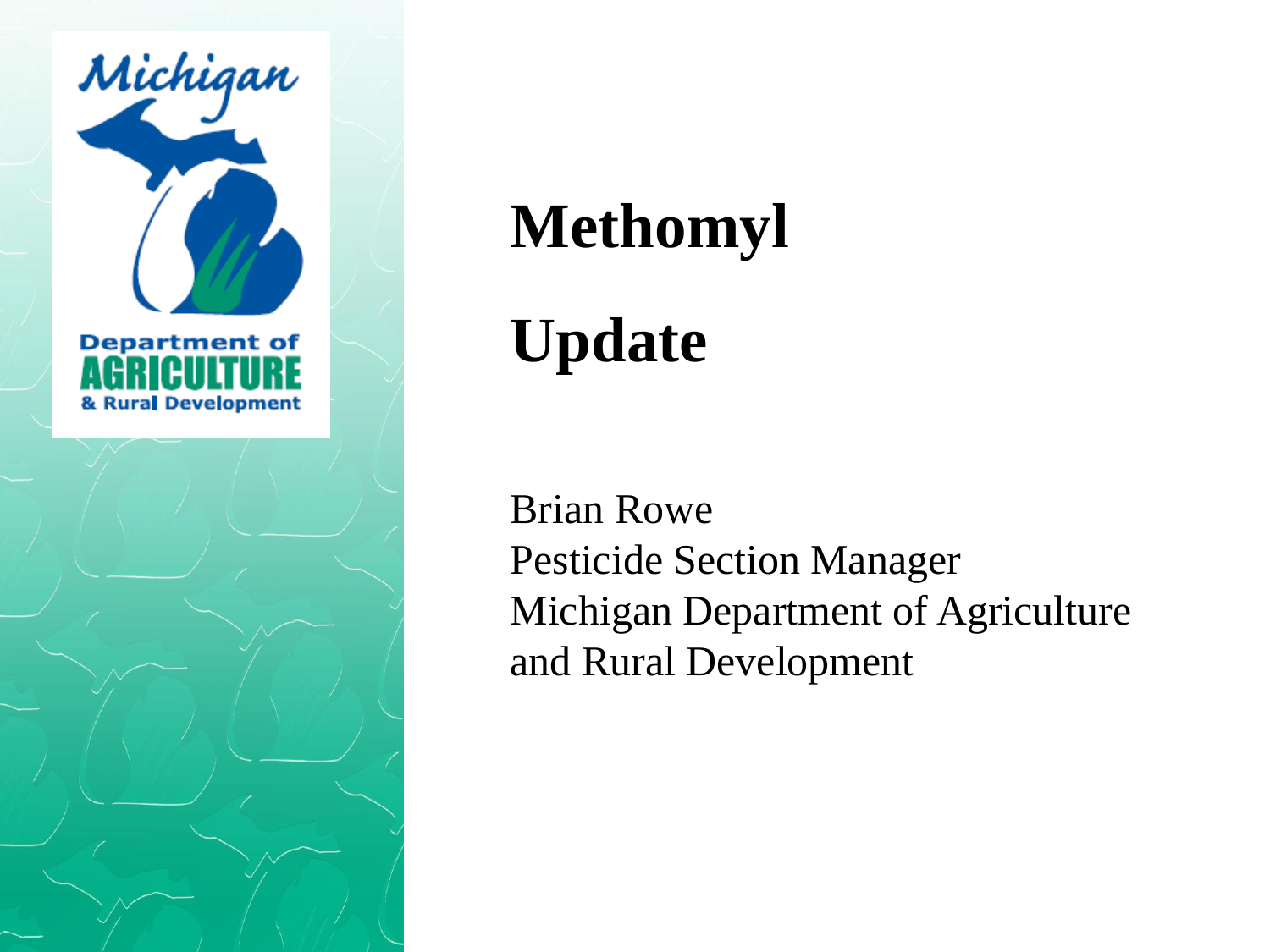- The story begins in 2006
	- Initial contact with EPA



- 2008 EPA requests survey of states – 8 of 14 states with incidents
- 2009 MI incident with bald eagles
- 2010 EPA Region 5 states create issue paper
- 2010 EPA requests second survey
	- 12 of 21 states with incidents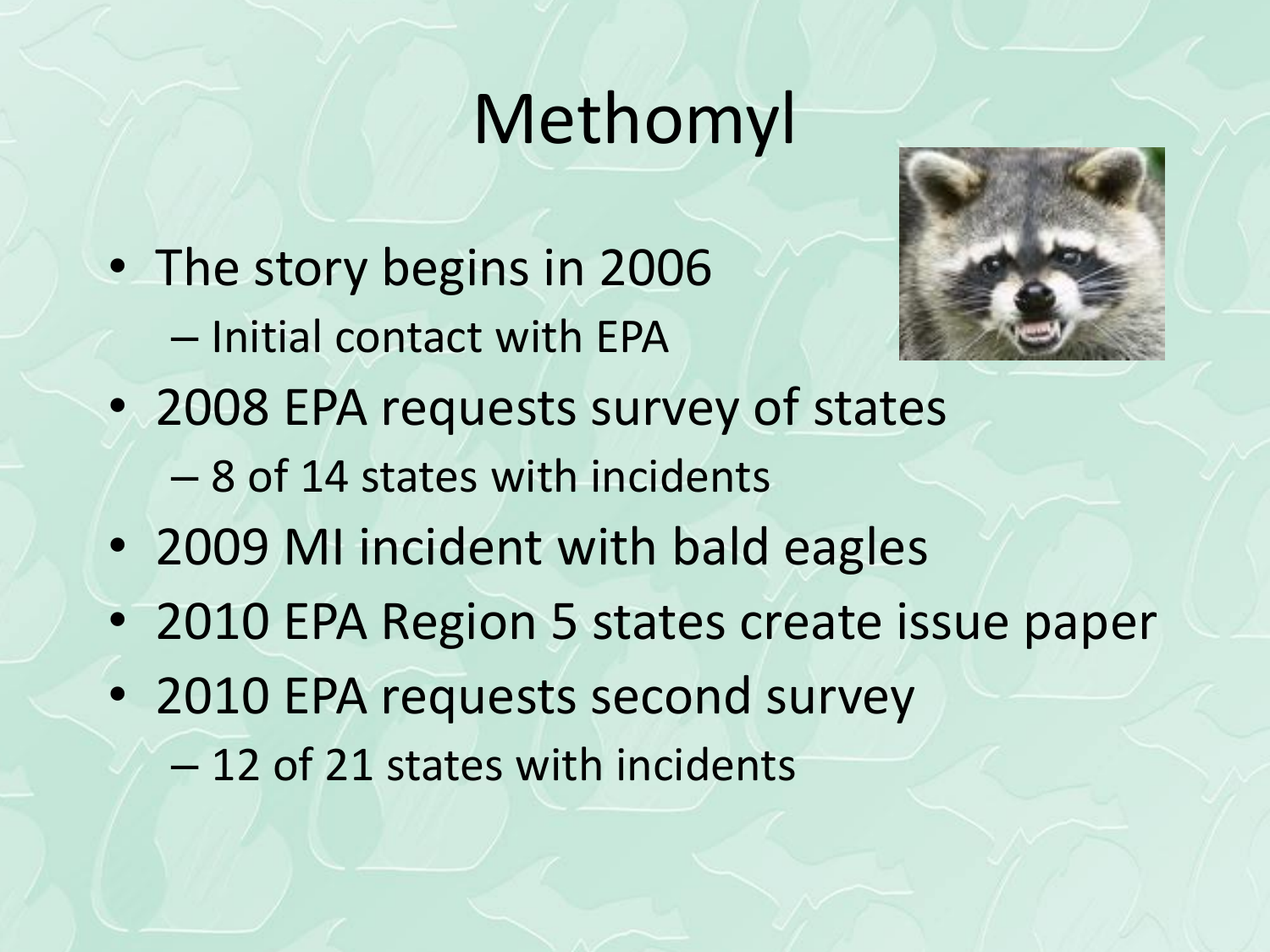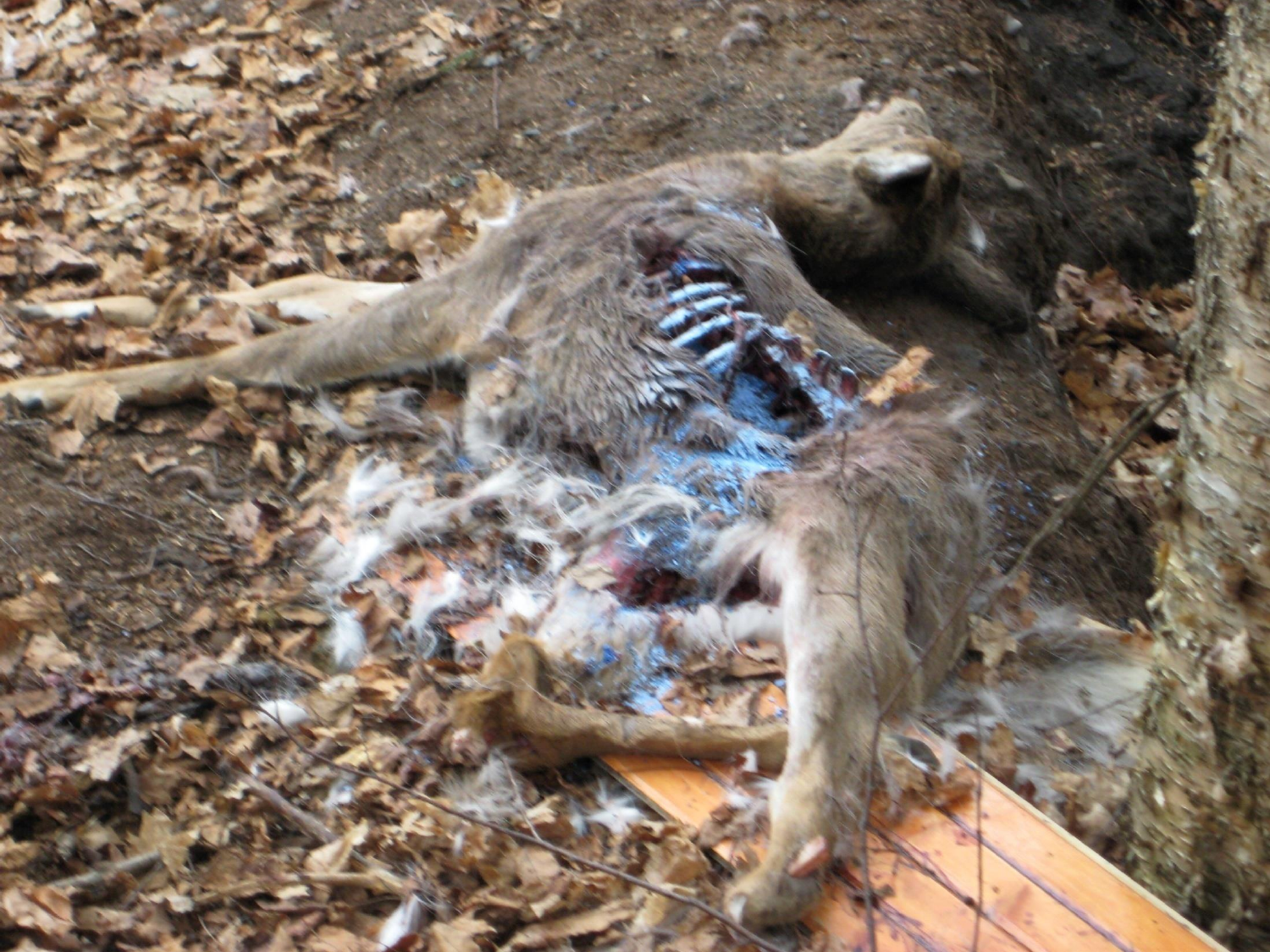- Michigan marketplace
	- 11 of 43 establishments recommend illegal use
- Indiana marketplace
	- 9 of 34 stores illegal recommendations
- 2013 SFIREG issue paper
	- Petition to restrict all uses
	- Petition reviewed and approved by SFIREG and submitted to EPA
- 2013 MSU lab publishes methods paper
- Indiana creates state RUP status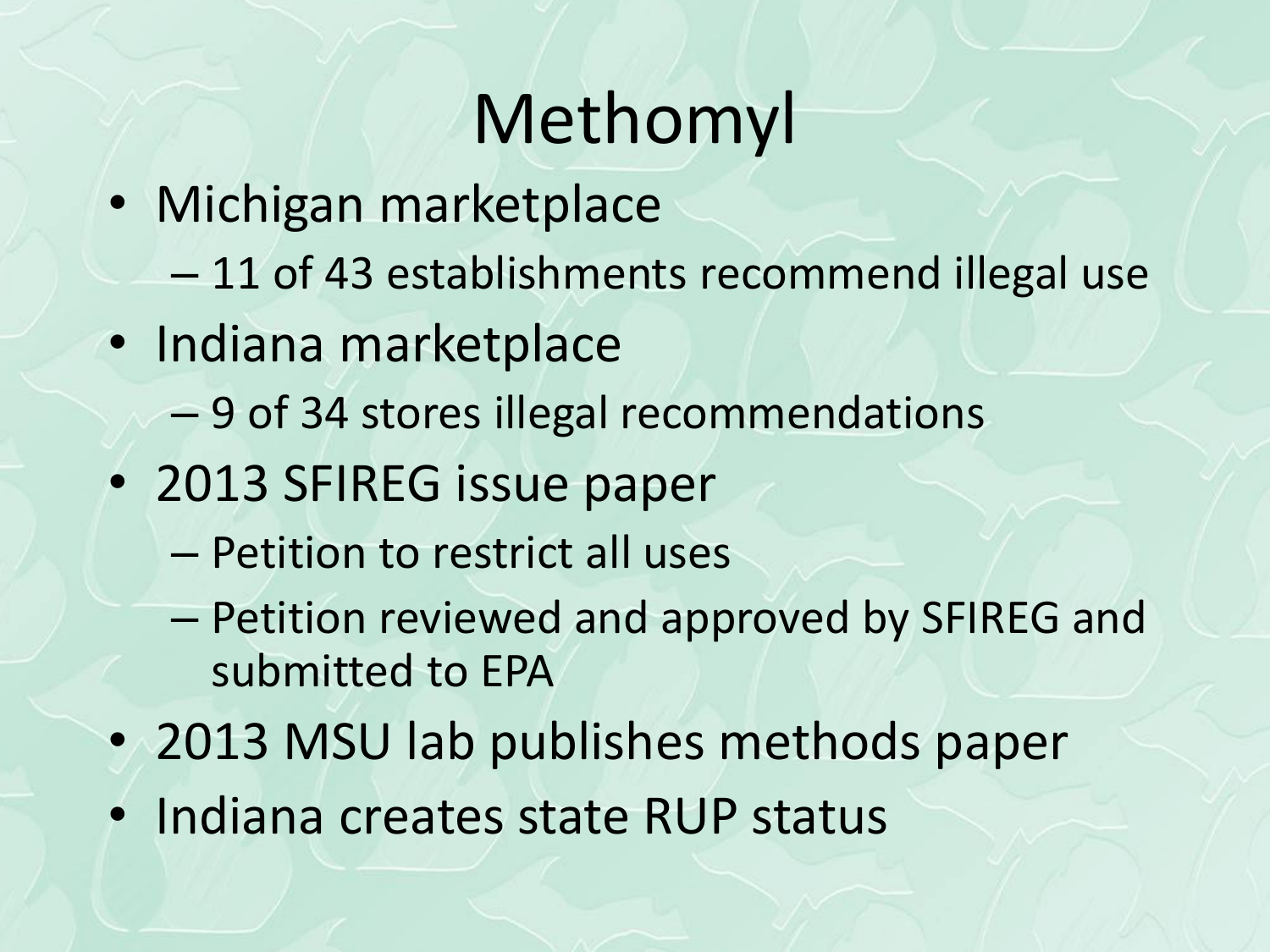- Registrant agreement
	- Will not restrict all uses
	- Label use statement "It is illegal…" 1-30-15
	- Icon with raccoon and "do not" symbol 1-30-15
	- No 1 & 5 pound containers by 4-1-17
	- Distribution restriction to farm stores
	- Educational pamphlets
		- Point of sale
	- Monitor misuse for 5 years
		- 12-15 states (OH, MI, WI)
	- Report annually to EPA OPP

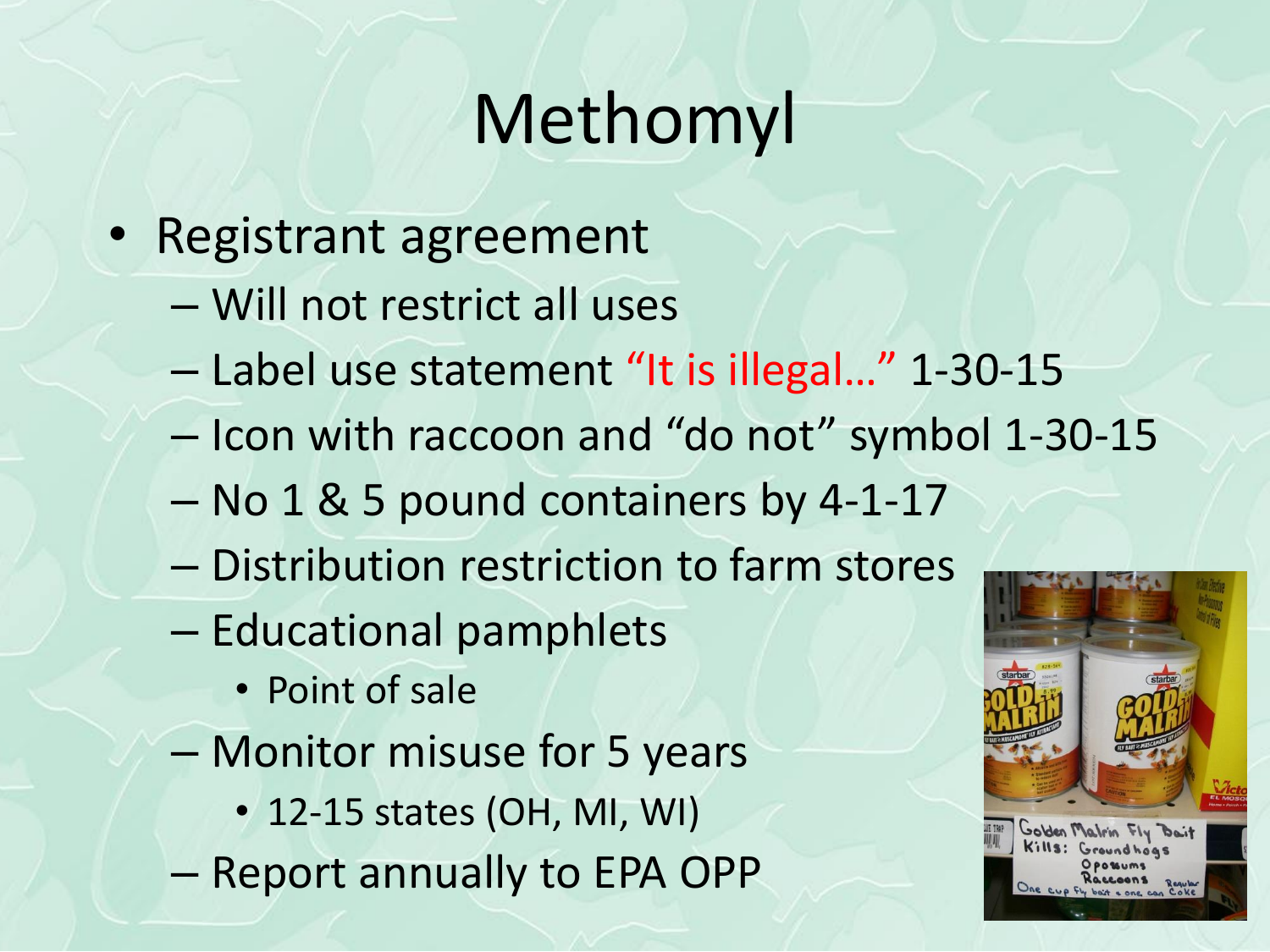# Measure Methomyl Risk Mitigation

- POM accepted MI as lead on state input to registrant from 12-15 entities
- Measure risk mitigation works
	- YOU CAN HELP!!!!
	- Consider being one of the annual reporters
		- Contact me to participate
		- I may reach out to you
	- Considering annual surveys
	- Consider marketplace/internet surveillance
	- Talk to your DNR